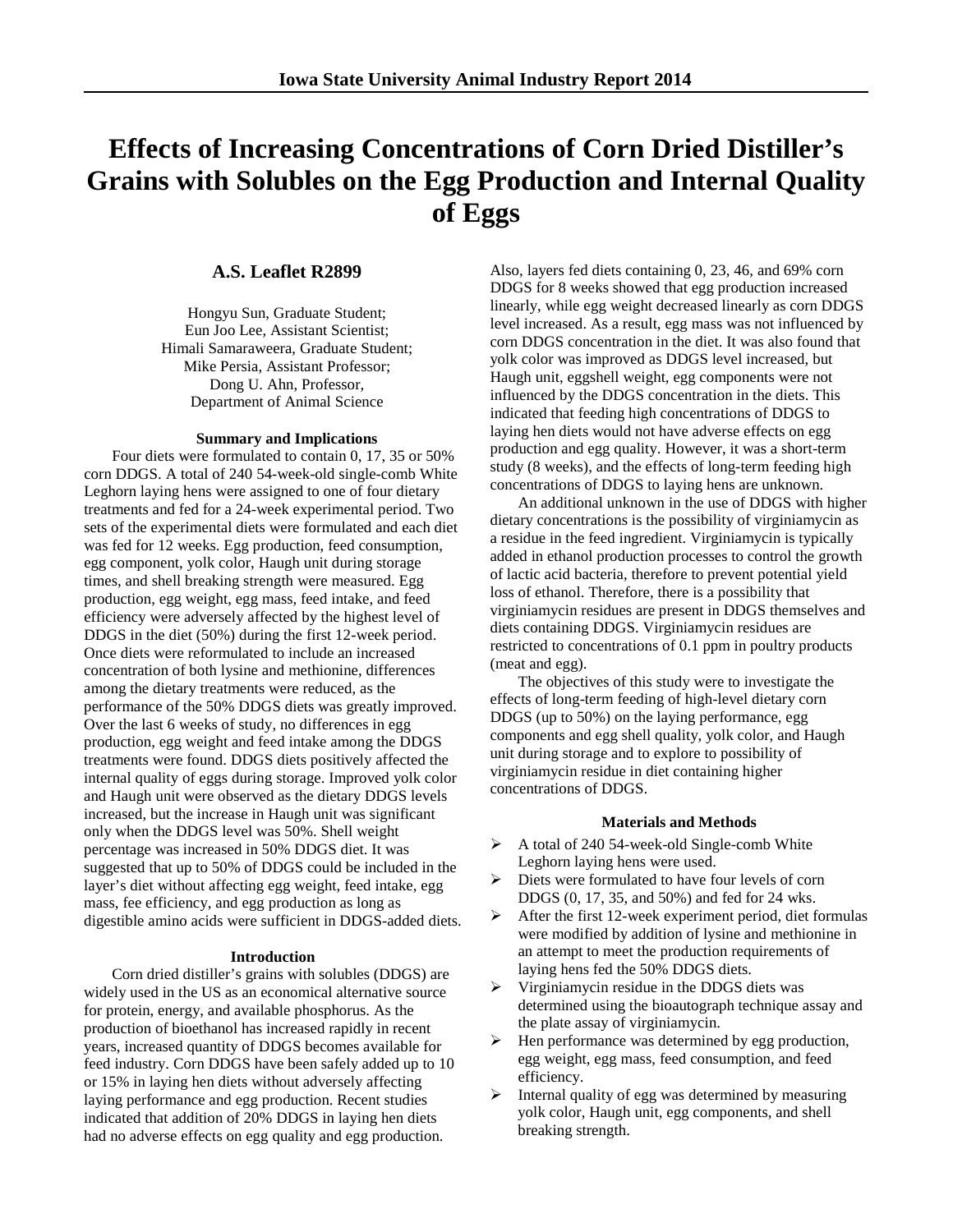## **Statistical Analyses**

This experiment used a completely randomized design. The data were analyzed by one-way ANOVA with the GLM procedure of SAS institute by one variation (treatment or week), and Duncan's multiple range test was used to separate the means.

## **Results**

- The virginiamycin in the DDGS was negligible.
- The highest DDGS level (50%) had the lowest egg production, egg mass, feed efficiency and egg weight, and control diet (0% DDGS) had the best results for all the parameters listed above.
- $\triangleright$  Significant reductions in feed intake, egg production and egg weight were observed when the hens were fed the 50% DDGS diets due to an amino acid deficiency but these values dramatically increased once diets were reformulated with increased methionine and lysine.
- $\triangleright$  The low laying hen performance before diet reformulation was probably due to overestimation of lysine and methionine in DDGS. However, after diet reformulation, the differences of laying hen performance of hens among the four DDGS treatments gradually decreased and disappeared after 4 weeks.
- $\triangleright$  Egg production, feed intake, and egg weight were not significantly affected by the DDGS levels for the last 6 weeks of the experimental period.
- Laying hens responded to high-protein, high-fat, and high-fiber corn DDGS with reduced egg production and egg mass, but unchanged egg weight.
- $\triangleright$  No difference in egg weight among treatments during last 6-week period indicated that when amino acids (lysine and methionine) in corn DDGS diets are sufficient, egg weight may not be affected by DDGS levels, but if diet is not balanced for nutrient content, a

decrease in egg production and egg mass can occur in the diet with high DDGS inclusion.

- $\triangleright$  As DDGS level increased, the yolk color score increased linearly.
- $\blacktriangleright$  Haugh unit of eggs from the hens fed 50% DDGS had higher Haugh units than other dietary treatments during all storage times, suggesting that high DDGS in the diet may have positive effects in maintaining the physical state of egg albumin.

### **Conclusion**

Up to 50% DDGS can be fed to laying hens without significant effect on egg production, feed intake, feed efficiency, egg mass and egg weight with sufficient digestible amino acid. Once the 50% DDGS diet was further supplemented with lysine and methionine, there were no differences in egg production, feed intake and egg weight during last 6 weeks between the high DDGS diet and the positive control. The decreased egg production, feed intake, egg mass and egg weight observed before the diet reformulation is most likely due to an amino acid deficiency, as all performance parameters were improved after additional amino acids were supplied in the diets. DDGS positively affected Haugh units in the 50% DDGS diet, and yolk color was improved linearly as DDGS level increased. Eggshell strength and egg component were inconsistently affected by DDGS treatments.

# **Acknowledgement**

Hens were donated by Sparboe Company, DDGS feed was provided by Lincoln Way Energy (Nevada, IA), blended fat was donated by Feed Energy Company (Des Moines, IA), and limestone was donated by Iowa Limestone Company (Des Moines, IA).